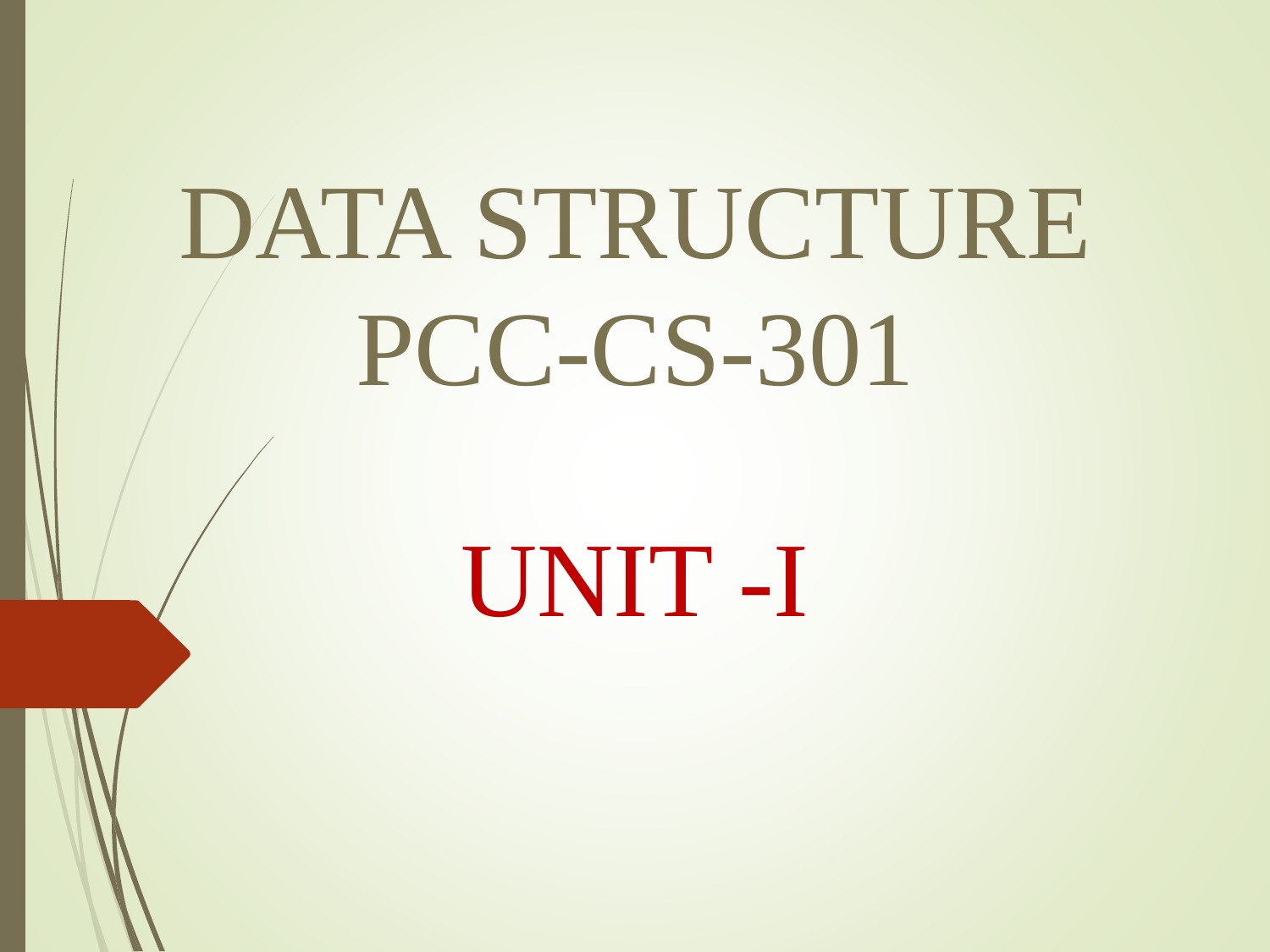LECTURE-1

Presented By Neeta Sharma Computer Science & Engineering Noida International University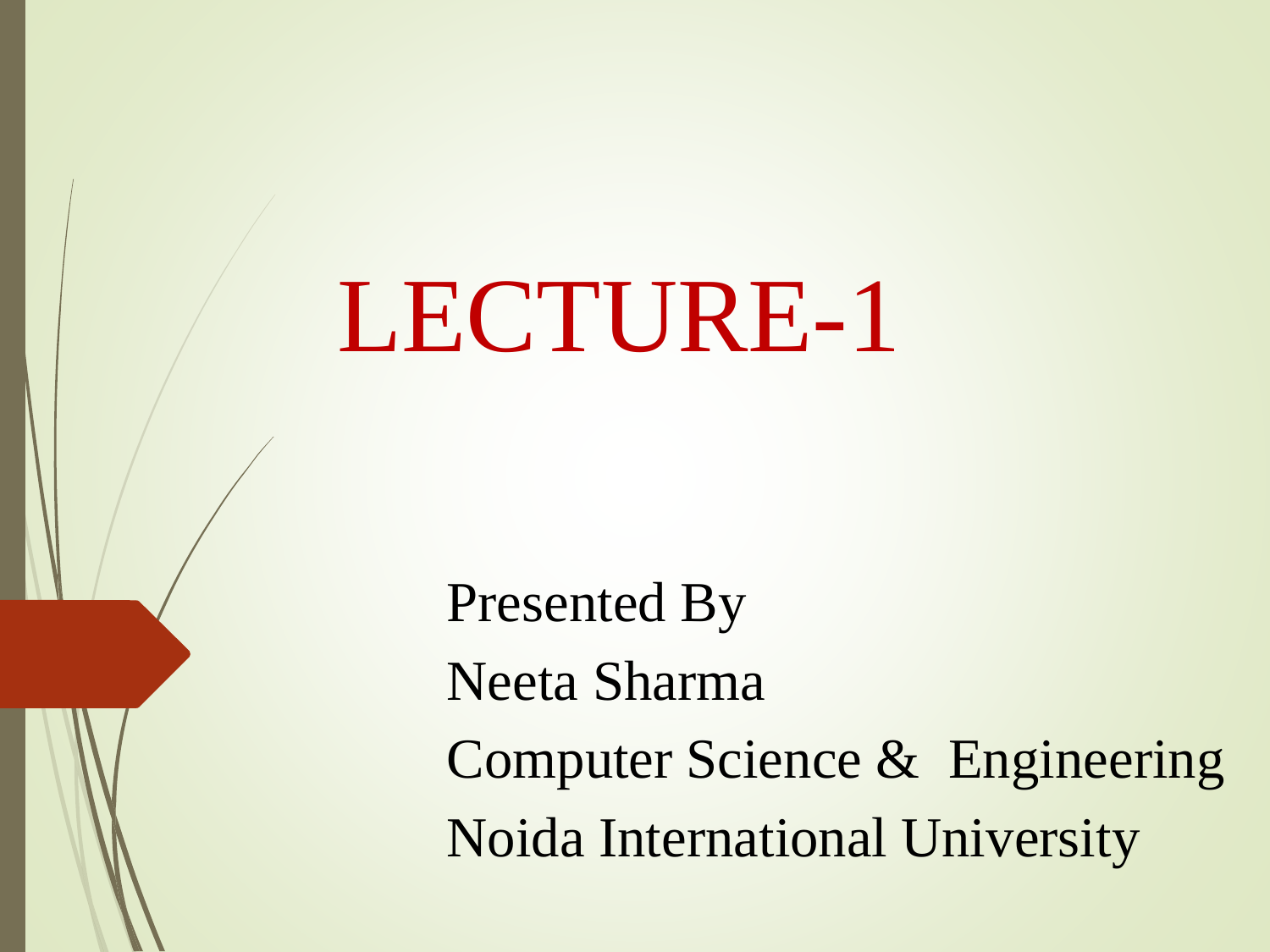### **CONTENTS**

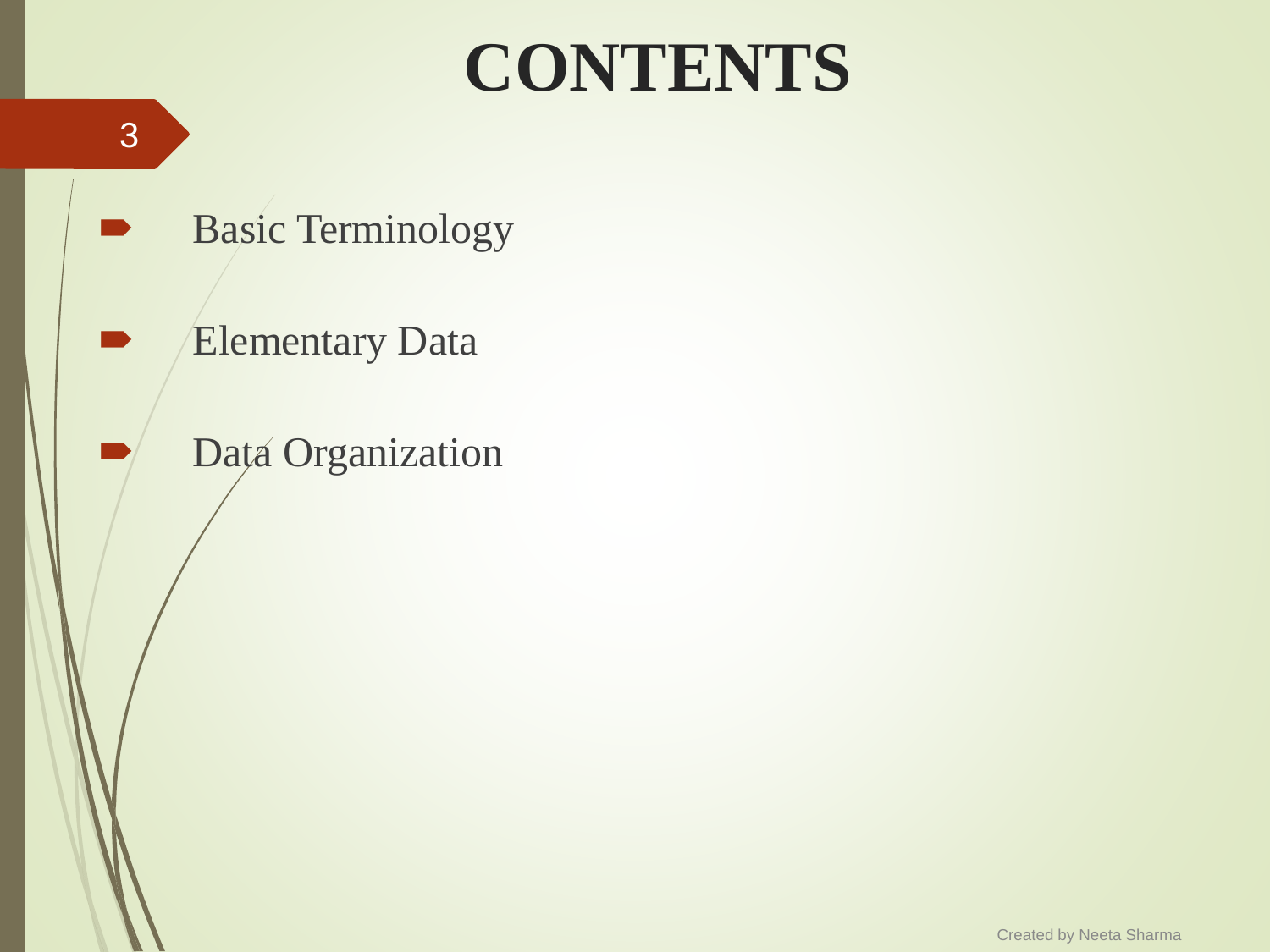### Basic Terminology of Data Structure

**Data Structure**

4

 The logical arrangement of **data elements**, combined with

OR

The set of operations we need to access the elements.

#### **For example: Library**

- It is composed of elements (books)
- Accessing a particular book requires knowledge of the arrangement of the books
- Users access books only through the librarian



Biology

Literature

Math

Ordered by subject

**Computer Science**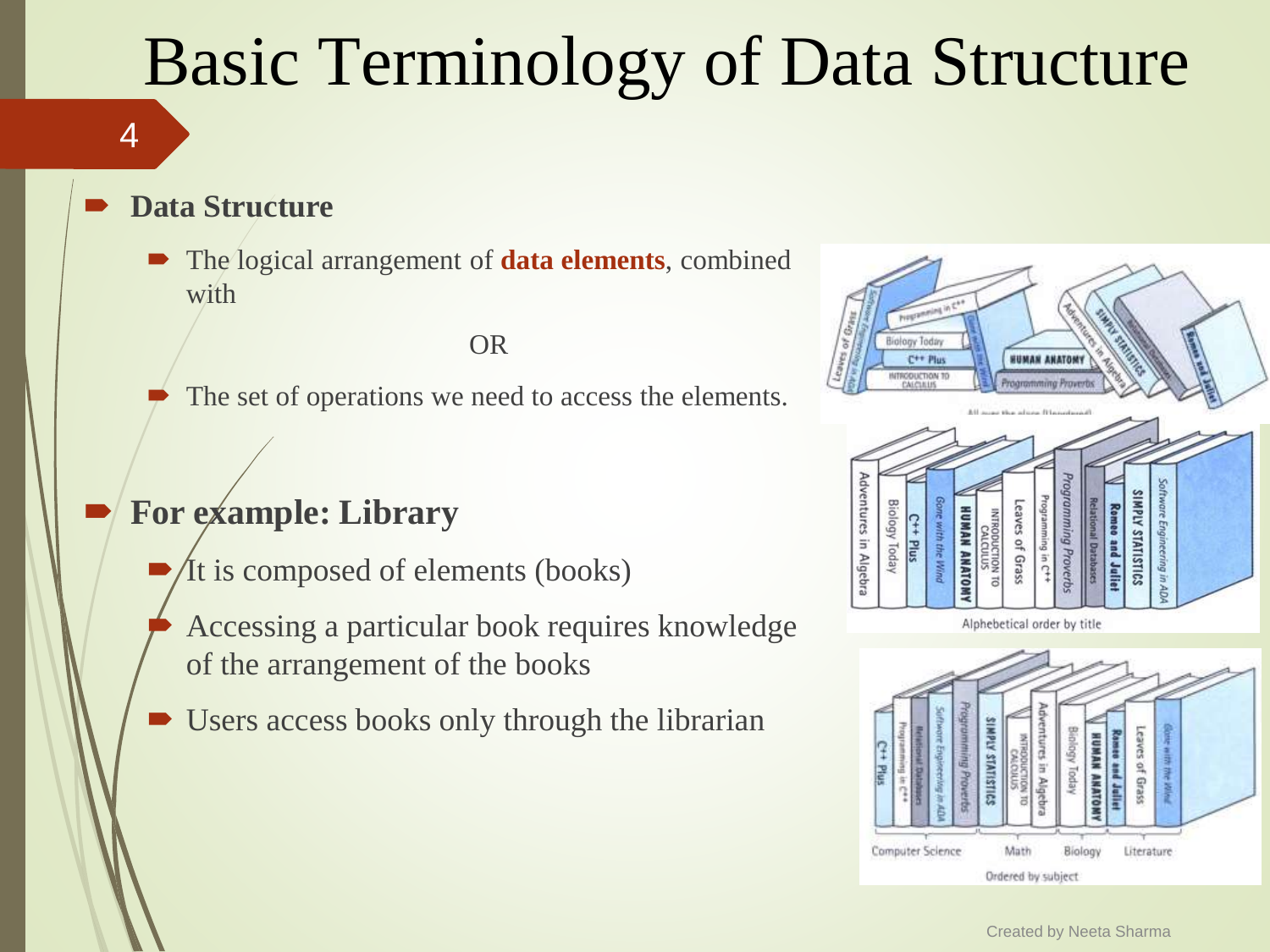#### 5

#### **Data Element**

It is most fundamental level of data & data are simply values/set of values.

For example: Date is made up of three parts: day, month & year

Date is called a data object & day, month & year are called the **data elements** of data items (atomic).

**Note: A data item is either the value of a variable or a constant.** 

- Data Object: It is a set of elements.
	- Date,

Fruit,

Vegetable etc.

#### **Atomic Variables**

Atomic variables can only store one value at a time.

int num; or float s;

A value stored in an atomic variable cannot be subdivided.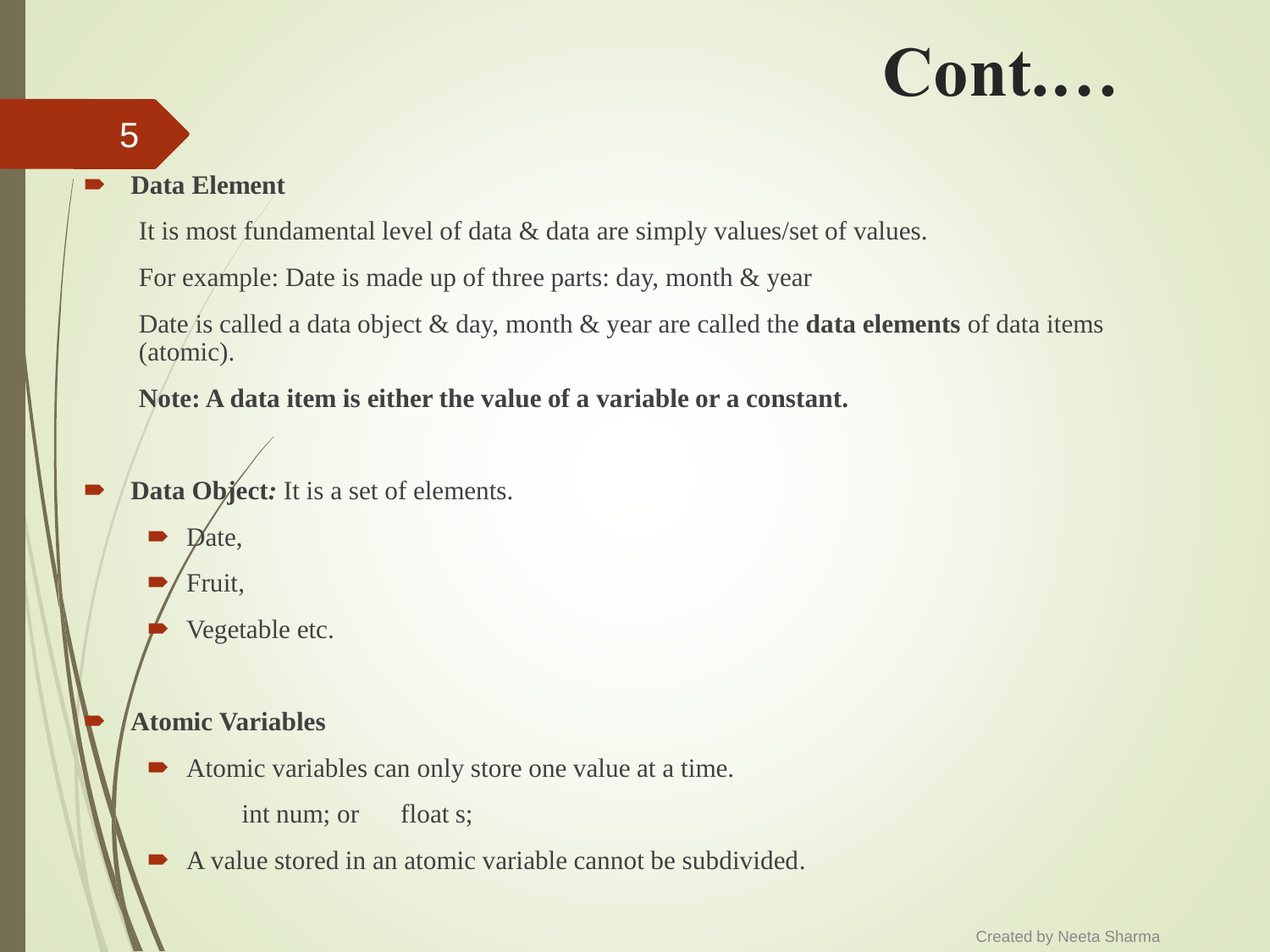#### 6

**Variable:** It is the most fundamental aspect of any computer language and can be defined as a location in the memory wherein a value can be manipulated, i.e., store, access, and modified.

**For every variable there are two attributes: address and value**

In memory with address 3: value: 45. In memory with address 2: value "Dave"

**Constant:** It is the memory location that does not change its constants during the execution of a program.

**Primitive data type:** It is type of data that a variable may  $h$ <sub>*b*</sub> $d$ <sub>*l*</sub> $d$ 

- int,
- float
- char etc.

|               | 4096   |
|---------------|--------|
|               | "Dave" |
| $\frac{2}{3}$ | 45     |
|               | "Matt" |
| 5             | 95.5   |
| 6             | "wbru" |
|               |        |
|               | "zero" |

| the property of the control of the con-<br>come and the same |
|--------------------------------------------------------------|
|                                                              |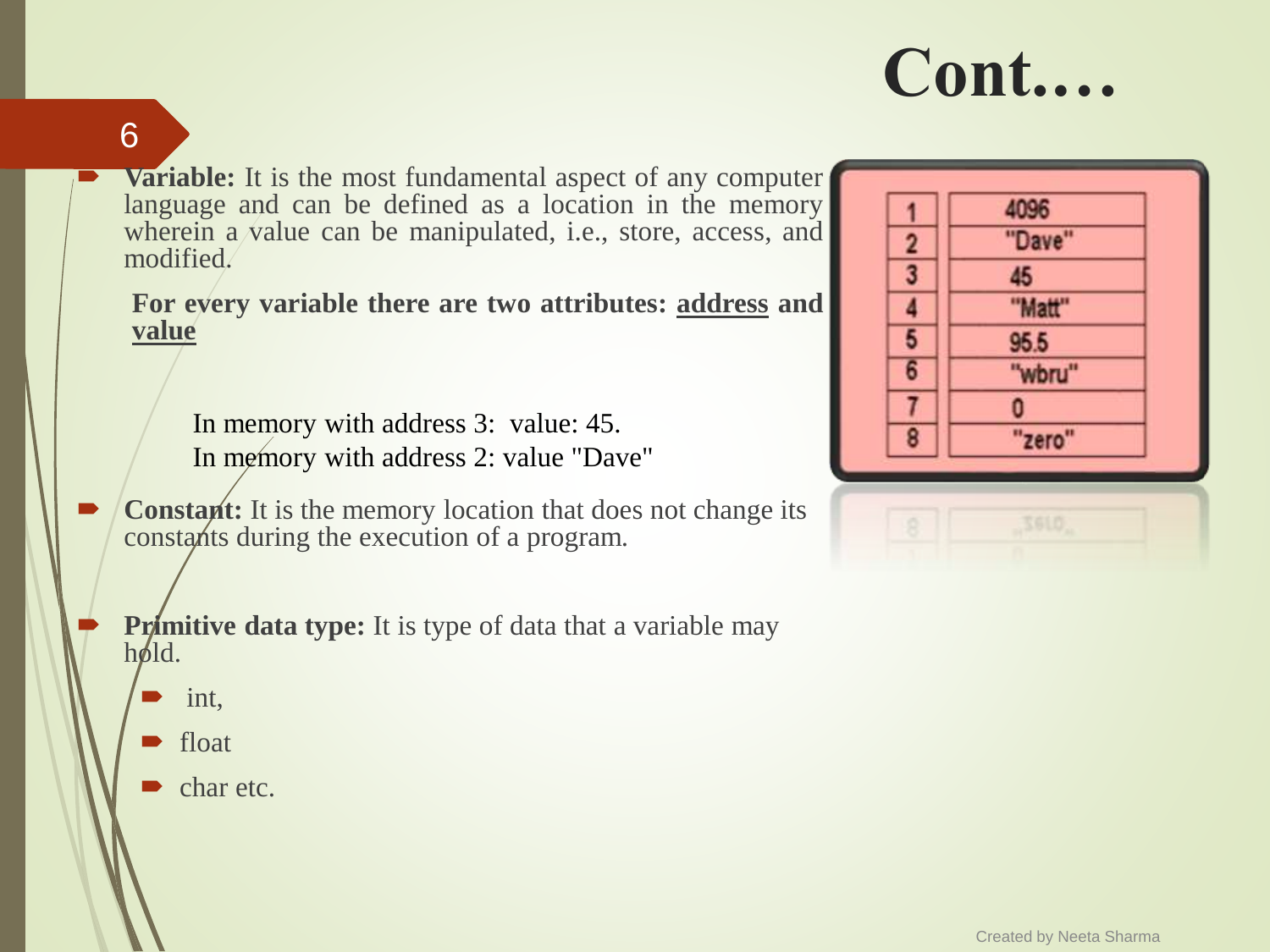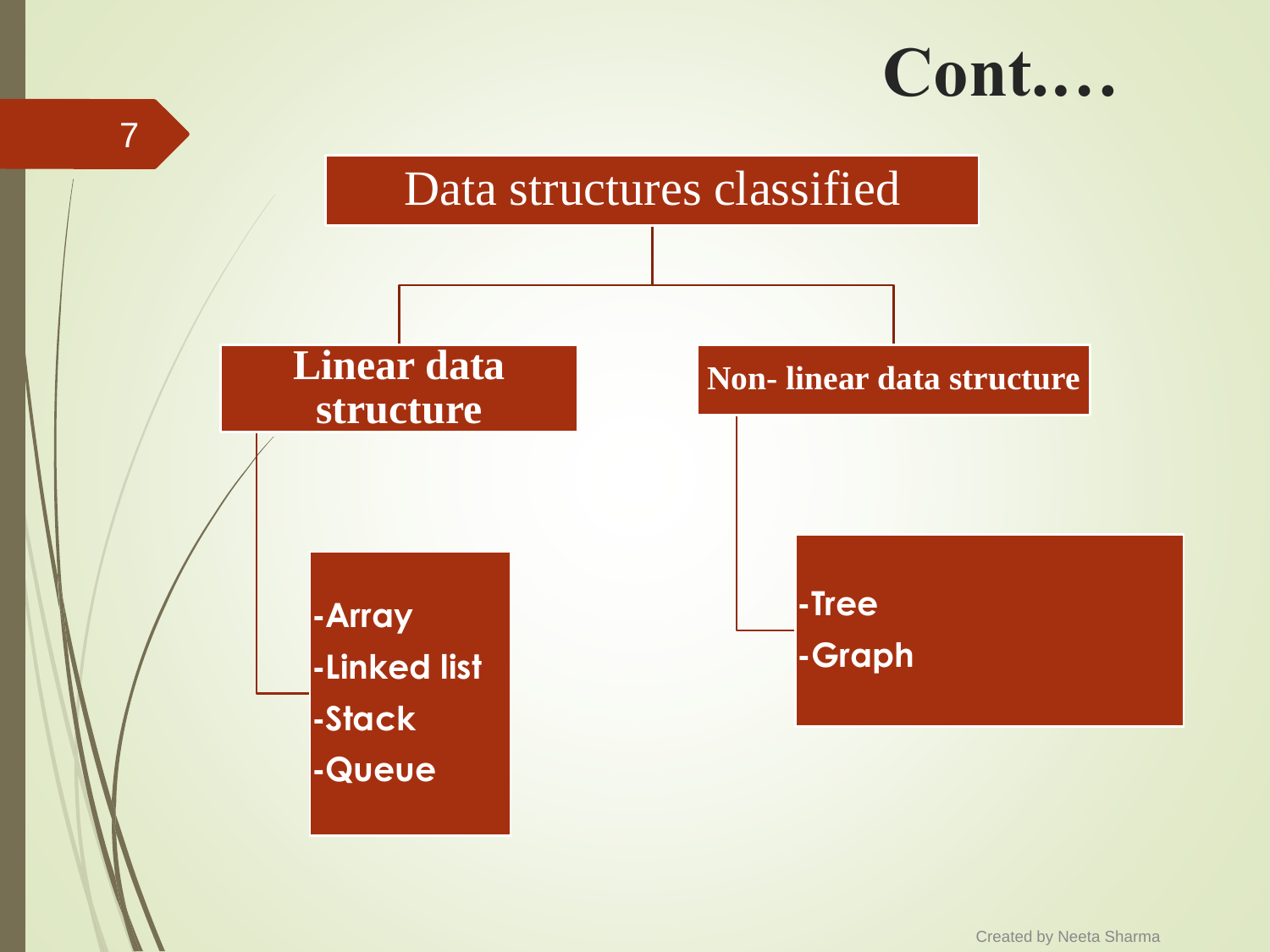#### **Linear data structure:**

8

Its elements form a sequence. This can be represents into two ways in the memory:



 **Non- Linear data structure:** Elements are not form a sequence and can be store anywhere in the memory .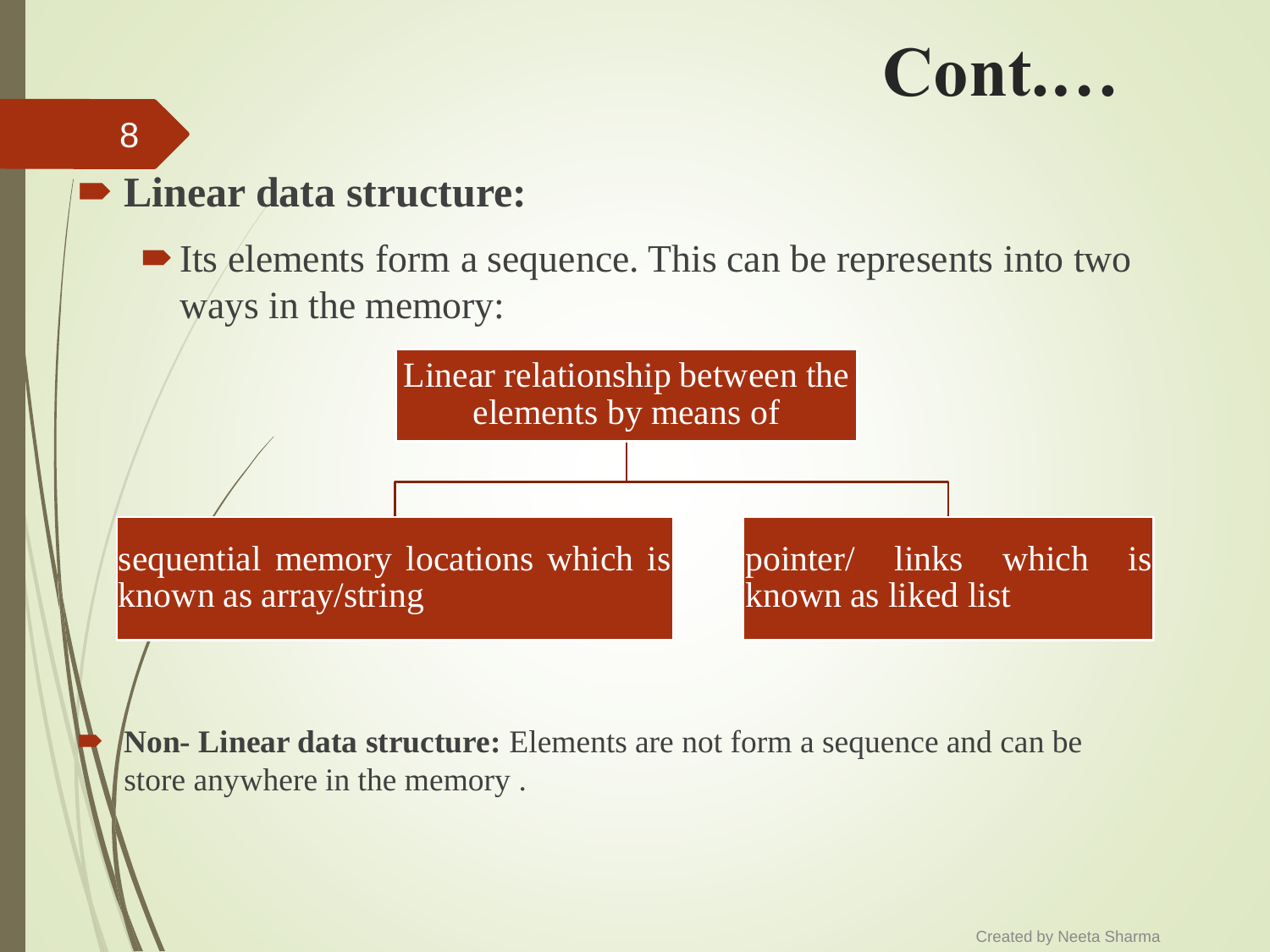#### **DATA STRUCTURES - AN OVERVIEW**

Data structure is a particular way of storing and organizing data in a computer so that it can be used efficiently. Like array data structure, linked list, stack, queue and tree (database) etc.

#### **Arrays:**

9

- An array is a data structure
- $\blacktriangleright$  Used to process multiple elements with the same data type when a number of such elements are known.
- An array is a composite data structure; that means it had to be constructed from basic data types such as array integers.
	- 1. int a[5];
	- 2. for(int i =  $0; i < 5; i++)$ 
		- 1.  ${a[i]=i; }$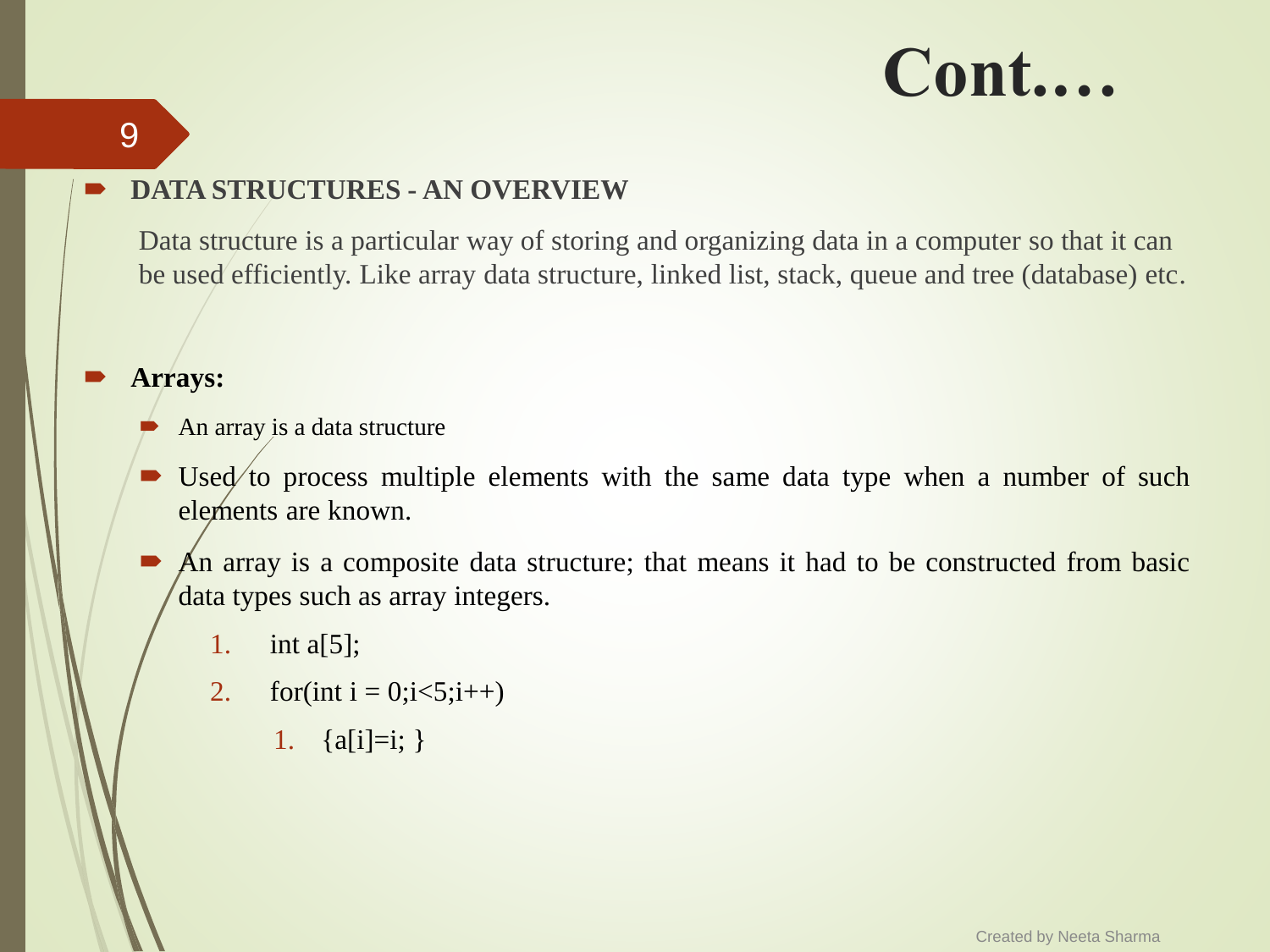### 10

#### **STRUCTURES**

- Structures are used when you want to process data of multiple data types
- But you still want to refer to the data as a single entity
- Access data: **structurename.membername**

```
struct student
    char name[30];
    float marks;
\} ;
```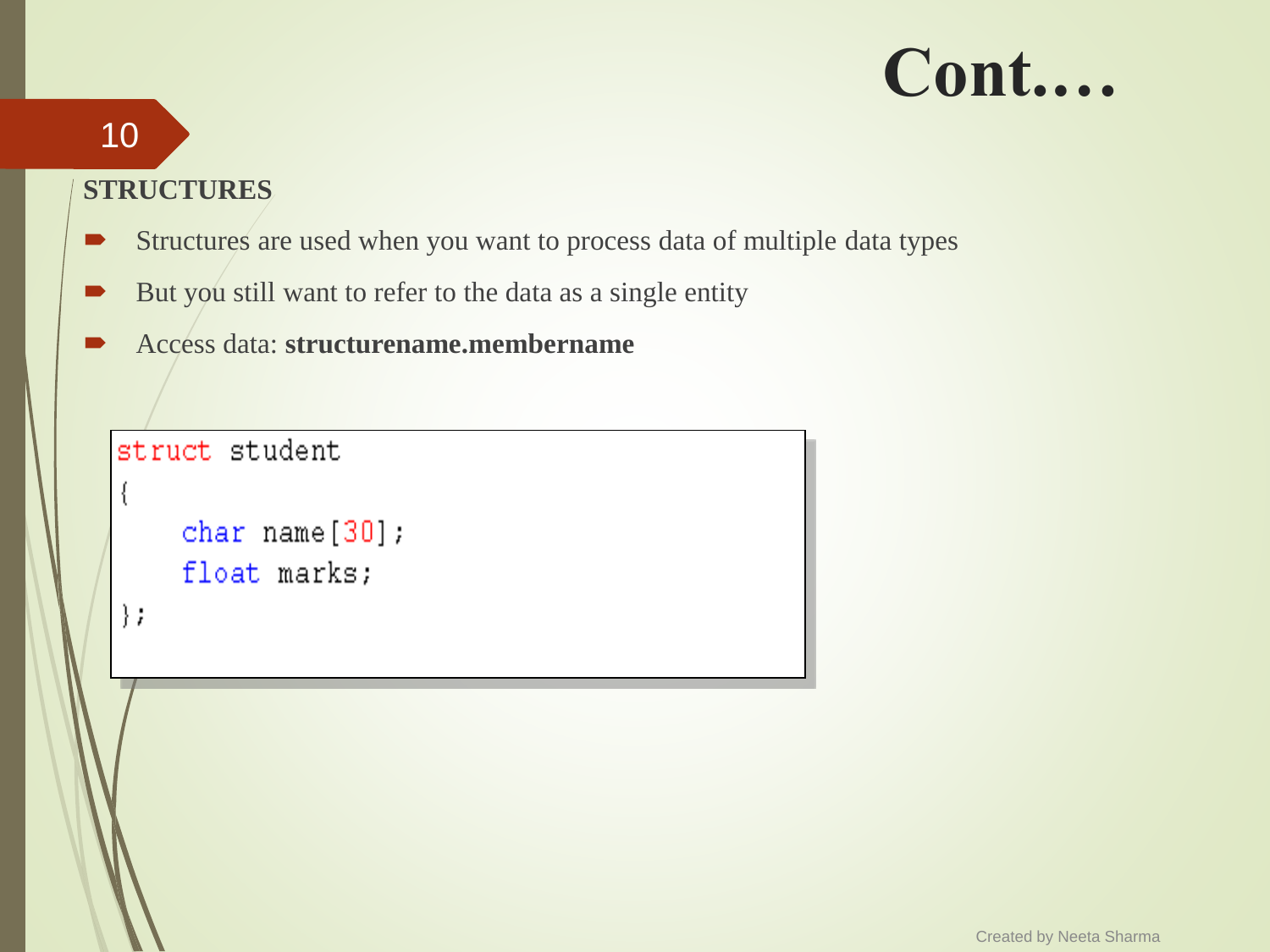### 11

#### **Stack**

A *stack* is memory in which values are stored and retrieved in "last in first out" manner by using operations called *push* and *pop*.

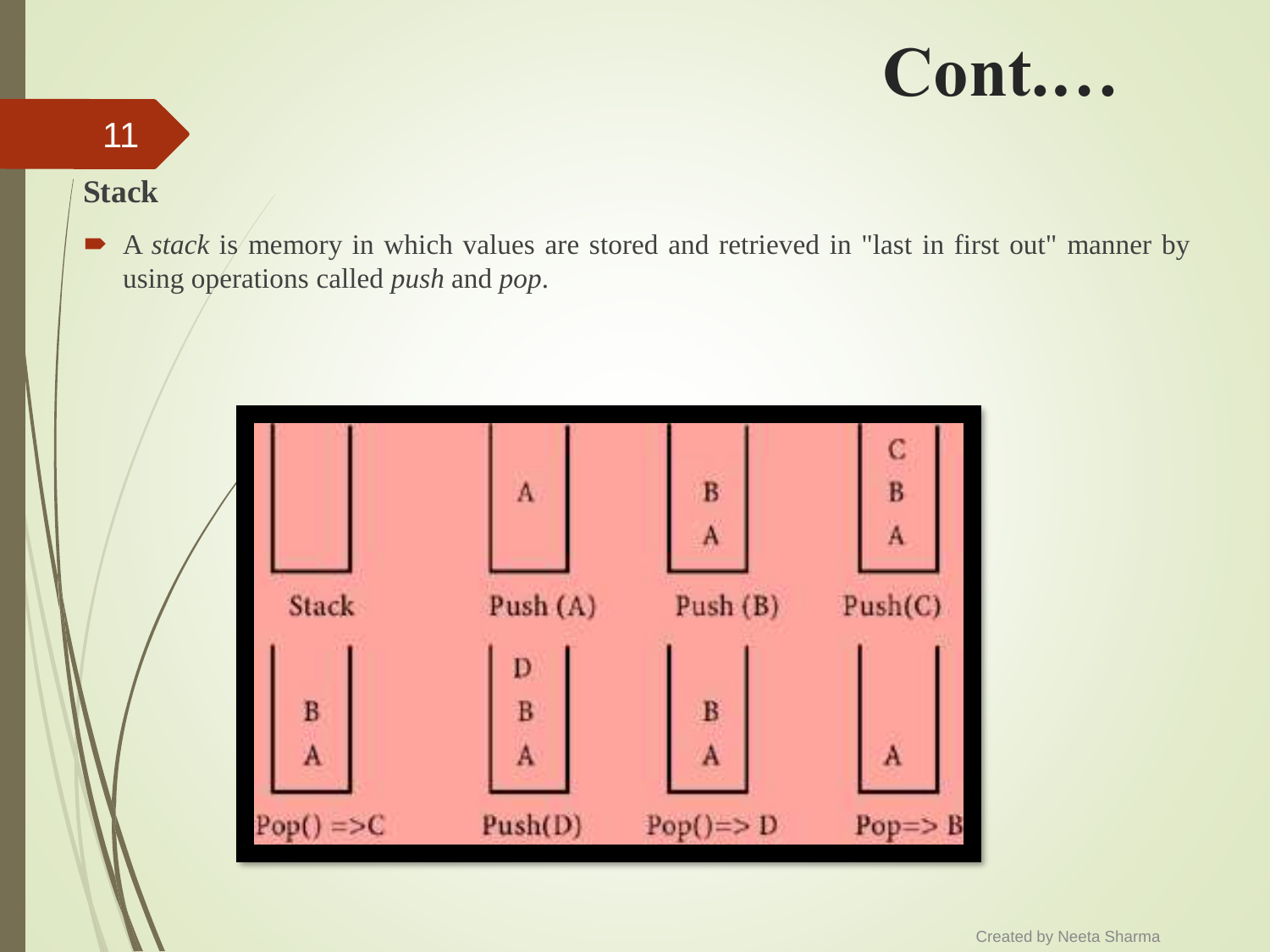#### **Queue**

12

- A queue, also called a first-in-first-out (FIFO) system.
- It is a linear list in which deletions can take place only "front" of the list, and insertions can take place only "rear (last)" of the list.
- The features of a Queue are similar to the features of any queue like reservation counter.
- A queue can be implemented using arrays or linked lists. A queue can be represented as a circular queue. This representation saves space when compared to the *linear* queue.
- Finally, there are special cases of queues called De-queues which allow insertion and deletion of elements at both the end.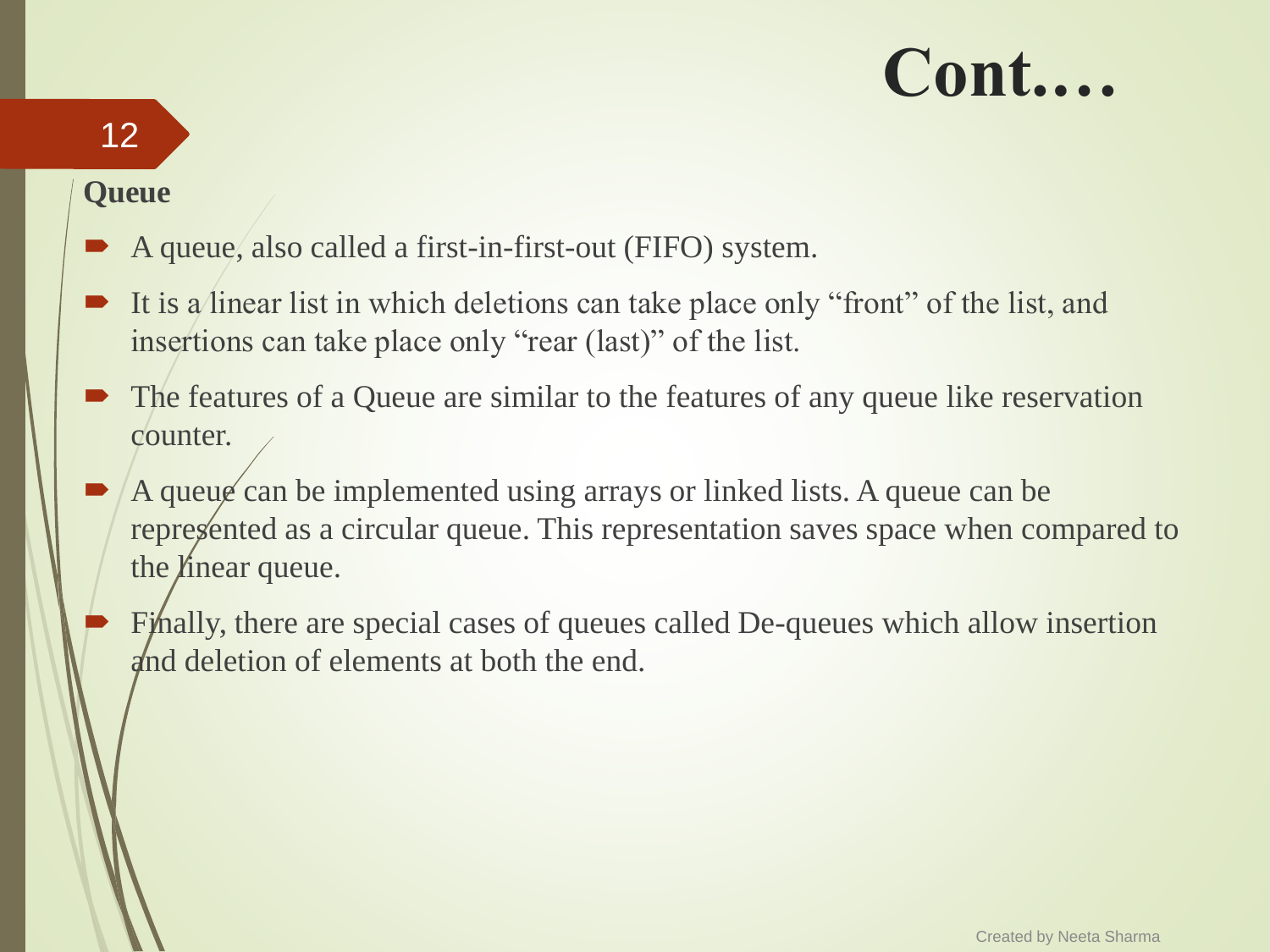#### 13

#### **Tree:**

- A tree is an acyclic, connected graph.
- A tree contains no loops or cycles.
- The concept of tree is one of the most fundamental and useful concepts in computer science.
- Trees have many variations, implementations and applications.
- Trees find their use in applications such as compiler construction, database design, windows, operating system programs, etc.
- A free structures is one in which items of data are related by edges.
	- A very common example is the ancestor tree.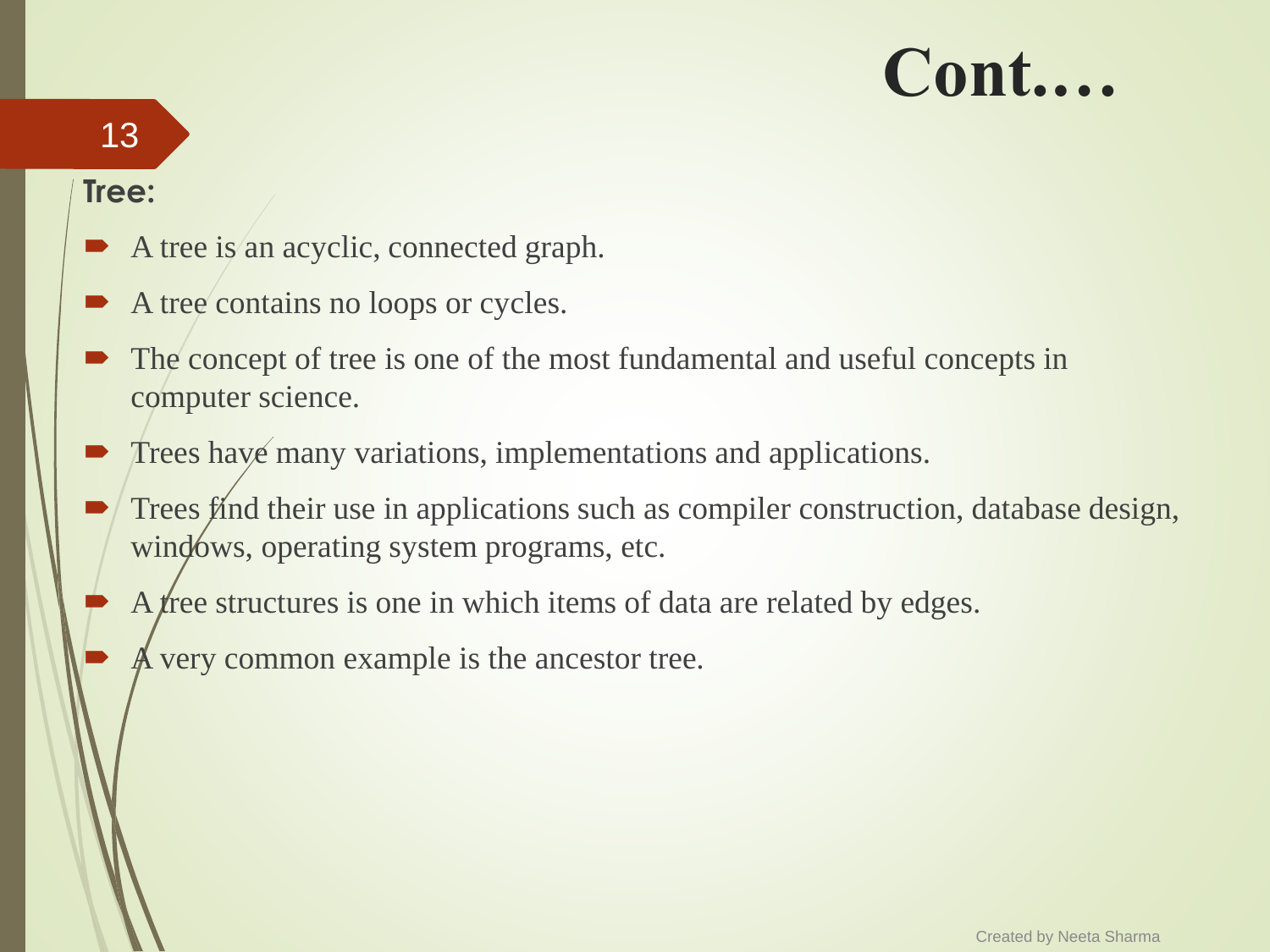#### **Graphs:**

14

- Graphs are classified in the non-linear category of data structures.
- A graph G may be defined as a finite set V of vertices and a set E of edges (pair of connected vertices). The notation used is as follows:

Graph  $G = (V, E)$